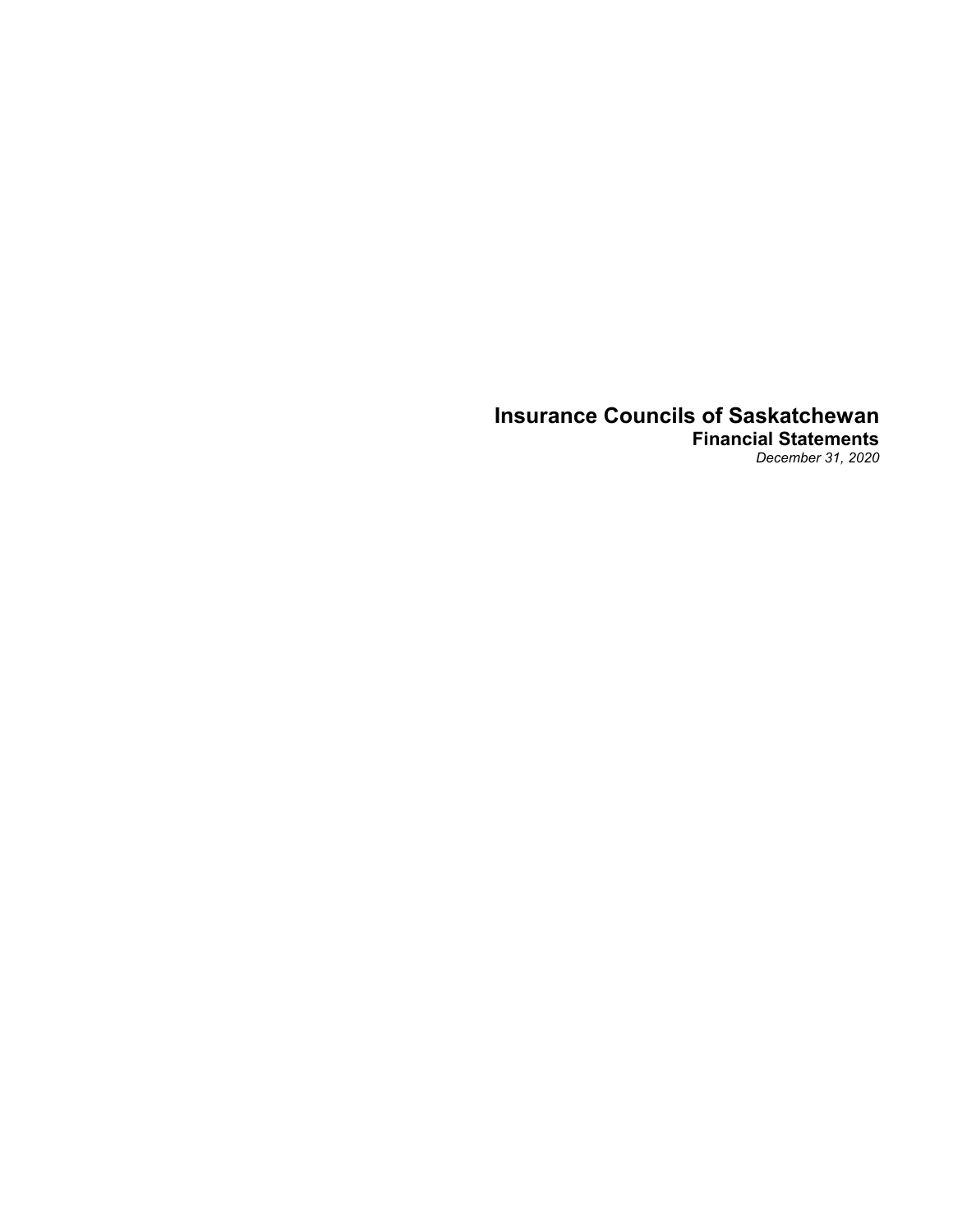To the Members of Insurance Councils of Saskatchewan:

Management is responsible for the preparation and fair presentation of the accompanying financial statements, including responsibility for significant accounting judgments and estimates in accordance with Canadian accounting standards for not-for-profit organizations. This responsibility includes selecting appropriate accounting principles and methods, and making decisions affecting the measurement of transactions in which objective judgment is required.

In discharging its responsibilities for the integrity and fairness of the financial statements, management designs and maintains the necessary accounting systems and related internal controls to provide reasonable assurance that transactions are authorized, assets are safeguarded and financial records are properly maintained to provide reliable information for the preparation of financial statements.

The Board of Directors is composed entirely of Governors who are neither management nor employees of the Council. The Board is responsible for overseeing management in the performance of its financial reporting responsibilities, and for approving the financial information. The Board fulfils these responsibilities by reviewing the financial information prepared by management and discussing relevant matters with management, and external auditors. The Board is also responsible for recommending the appointment of the Council's external auditors.

MNP LLP is appointed by the Members to audit the financial statements and report directly to them; their report follows. The external auditors have full and free access to, and may meet periodically and separately with, both the Board and management to discuss their audit findings.

May 13, 2021

E-SIGNED by Ron Fullan

Executive Director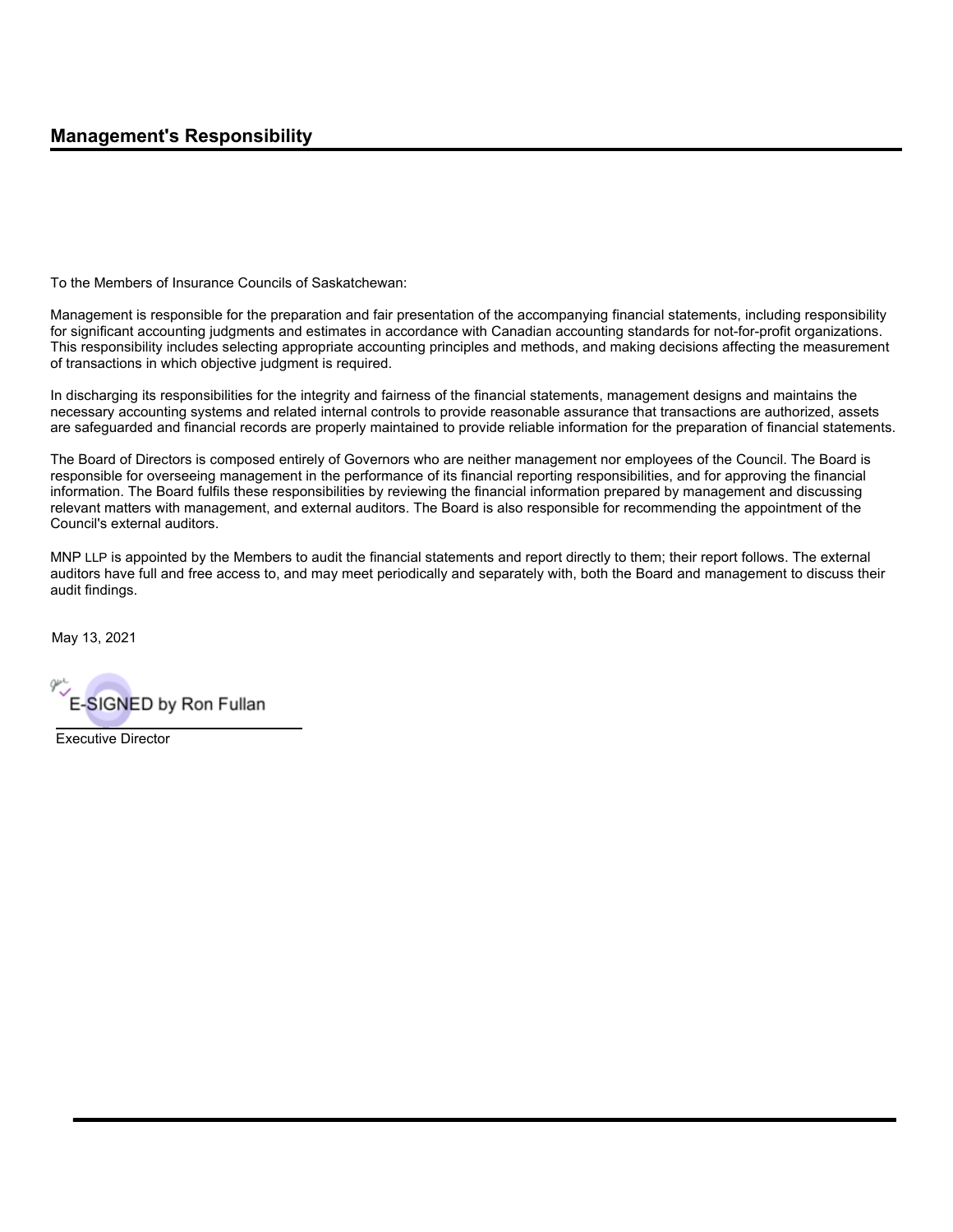

To the Members of Insurance Councils of Saskatchewan:

#### **Opinion**

We have audited the financial statements of Insurance Councils of Saskatchewan (the "Council"), which comprise the statement of financial position as at December 31, 2020, and the statements of operations, changes in net assets and cash flows for the year then ended, and notes to the financial statements, including a summary of significant accounting policies.

In our opinion, the accompanying financial statements present fairly, in all material respects, the financial position of the Council as at December 31, 2020, and the results of its operations and its cash flows for the year then ended in accordance with Canadian accounting standards for not-for-profit organizations.

#### **Basis for Opinion**

We conducted our audit in accordance with Canadian generally accepted auditing standards. Our responsibilities under those standards are further described in the Auditor's Responsibilities for the Audit of the Financial Statements section of our report. We are independent of the Council in accordance with the ethical requirements that are relevant to our audit of the financial statements in Canada, and we have fulfilled our other ethical responsibilities in accordance with these requirements. We believe that the audit evidence we have obtained is sufficient and appropriate to provide a basis for our opinion.

#### **Responsibilities of Management and Those Charged with Governance for the Financial Statements**

Management is responsible for the preparation and fair presentation of the financial statements in accordance with Canadian accounting standards for not-for-profit organizations, and for such internal control as management determines is necessary to enable the preparation of financial statements that are free from material misstatement, whether due to fraud or error.

In preparing the financial statements, management is responsible for assessing the Council's ability to continue as a going concern, disclosing, as applicable, matters related to going concern and using the going concern basis of accounting unless management either intends to liquidate the Council or to cease operations, or has no realistic alternative but to do so.

Those charged with governance are responsible for overseeing the Council's financial reporting process.

#### **Auditor's Responsibilities for the Audit of the Financial Statements**

Our objectives are to obtain reasonable assurance about whether the financial statements as a whole are free from material misstatement, whether due to fraud or error, and to issue an auditor's report that includes our opinion. Reasonable assurance is a high level of assurance, but is not a guarantee that an audit conducted in accordance with Canadian generally accepted auditing standards will always detect a material misstatement when it exists. Misstatements can arise from fraud or error and are considered material if, individually or in the aggregate, they could reasonably be expected to influence the economic decisions of users taken on the basis of these financial statements.

As part of an audit in accordance with Canadian generally accepted auditing standards, we exercise professional judgment and maintain professional skepticism throughout the audit. We also:

 Identify and assess the risks of material misstatement of the financial statements, whether due to fraud or error, design and perform audit procedures responsive to those risks, and obtain audit evidence that is sufficient and appropriate to provide a basis for our opinion. The risk of not detecting a material misstatement resulting from fraud is higher than for one resulting from error, as fraud may involve collusion, forgery, intentional omissions, misrepresentations, or the override of internal control.



**KINCENTRIC> Best Employer** CANADA 2019

ACCOUNTING > CONSULTING > TAX SUITE 900, ROYAL BANK BUILDING, 2010 - 11TH AVENUE, REGINA SK, S4P 0J3 1.877.500.0780 T: 306.790.7900 F: 306.790.7990 **MNP.ca**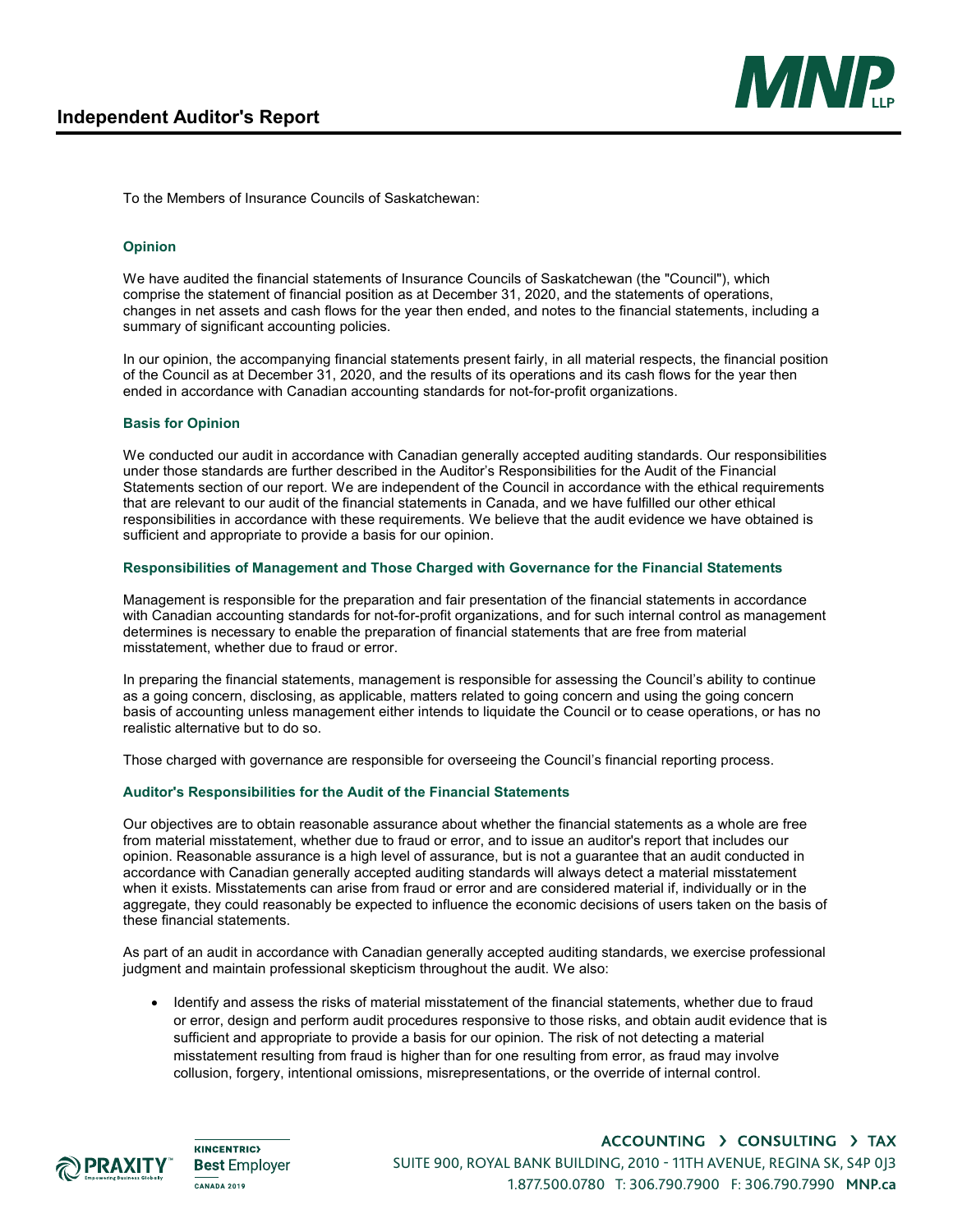- Obtain an understanding of internal control relevant to the audit in order to design audit procedures that are appropriate in the circumstances, but not for the purpose of expressing an opinion on the effectiveness of the Council's internal control.
- Evaluate the appropriateness of accounting policies used and the reasonableness of accounting estimates and related disclosures made by management.
- Conclude on the appropriateness of management's use of the going concern basis of accounting and, based on the audit evidence obtained, whether a material uncertainty exists related to events or conditions that may cast significant doubt on the Council's ability to continue as a going concern. If we conclude that a material uncertainty exists, we are required to draw attention in our auditor's report to the related disclosures in the financial statements or, if such disclosures are inadequate, to modify our opinion. Our conclusions are based on the audit evidence obtained up to the date of our auditor's report. However, future events or conditions may cause the Council to cease to continue as a going concern.
- Evaluate the overall presentation, structure and content of the financial statements, including the disclosures, and whether the financial statements represent the underlying transactions and events in a manner that achieves fair presentation.

We communicate with those charged with governance regarding, among other matters, the planned scope and timing of the audit and significant audit findings, including any significant deficiencies in internal control that we identify during our audit.

Regina, Saskatchewan

 $1$ N $1$  $2$ 

May 13, 2021 Chartered Professional Accountants

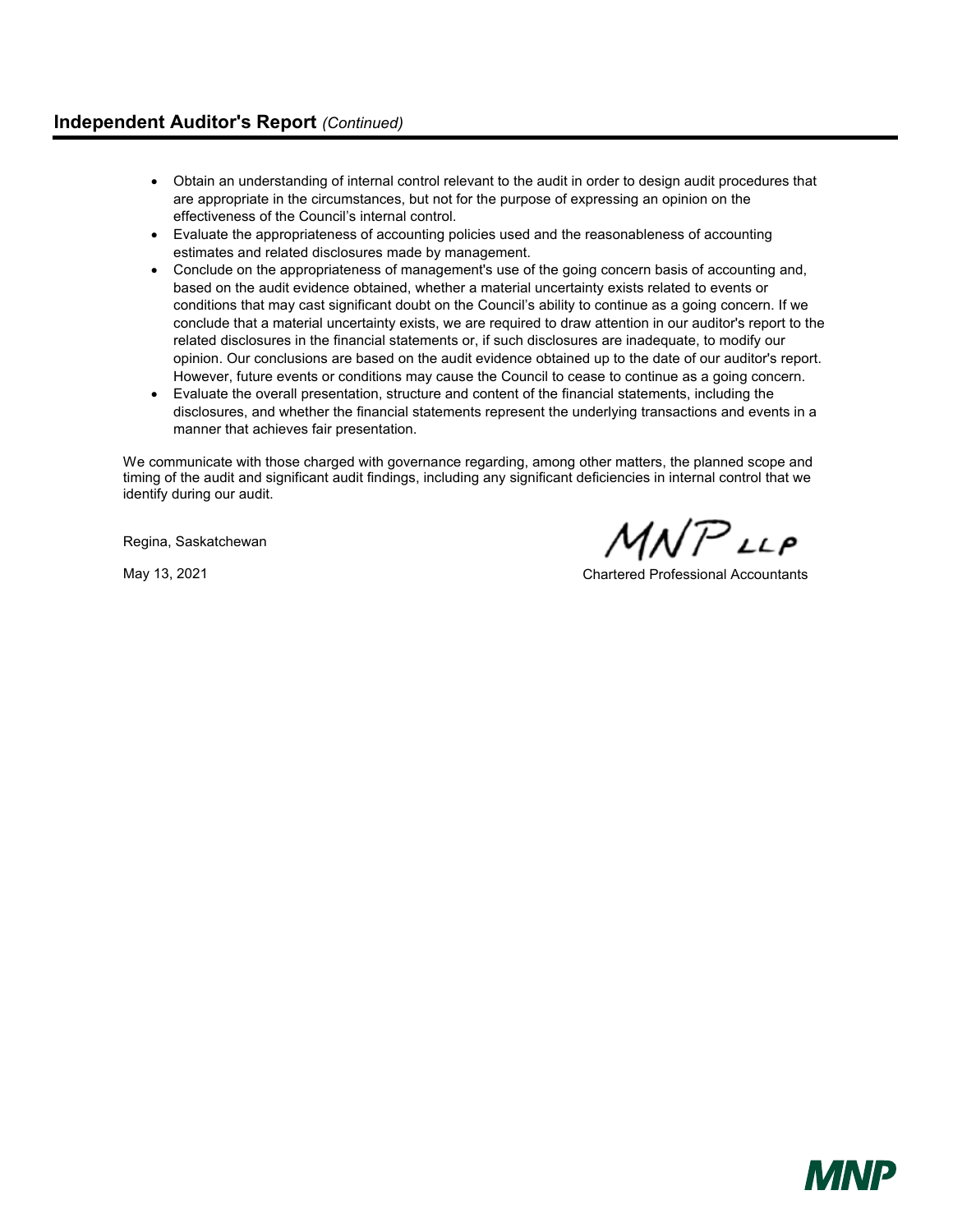## **Statement of Financial Position**

*As at December 31, 2020*

|                                                                                                    |                                         | 2020               | 2019               |
|----------------------------------------------------------------------------------------------------|-----------------------------------------|--------------------|--------------------|
| <b>Assets</b><br><b>Current</b><br>Cash                                                            |                                         | 375,561            | 273,861            |
| Short-term investments (Note 3)                                                                    |                                         | 148,127            | 191,826            |
| Accounts receivable<br>Accrued interest                                                            |                                         | 4,670<br>7,008     | 3,355<br>7,111     |
| Prepaid expenses                                                                                   |                                         | 5,993              | 7,217              |
|                                                                                                    |                                         | 541,359            | 483,370            |
| Capital assets (Note 4)                                                                            |                                         | 138,304            | 114,737            |
| Investments (Note 3)                                                                               |                                         | 1,640,981          | 1,598,029          |
| Intangible assets (Note 5)                                                                         |                                         | 1,084,166          | 1,302,745          |
|                                                                                                    |                                         | 3,404,810          | 3,498,881          |
| <b>Liabilities</b><br><b>Current</b>                                                               |                                         |                    |                    |
| Accounts payable and accruals                                                                      |                                         | 34,410             | 41,916             |
| Deferred tenant inducement (Note 6)                                                                |                                         | 11,002             | 12,437             |
| Annual license renewal fees received in advance (Note 7)                                           |                                         | 82,350             | 79,200             |
|                                                                                                    |                                         | 127,762            | 133,553            |
| Significant event (Note 12)                                                                        |                                         |                    |                    |
| <b>Net Assets</b>                                                                                  |                                         |                    |                    |
| Unrestricted net assets                                                                            |                                         | 1,254,578          | 1,247,846          |
| Invested in property and equipment and intangible assets                                           |                                         | 1,222,470          | 1,417,482          |
| Software development reserve - internally restricted<br>Litigation reserve - internally restricted |                                         | 600,000<br>200,000 | 500,000<br>200,000 |
|                                                                                                    |                                         | 3,277,048          | 3,365,328          |
|                                                                                                    |                                         | 3,404,810          | 3,498,881          |
|                                                                                                    |                                         |                    |                    |
| Approved on behalf of the Council                                                                  |                                         |                    |                    |
| <b>E-SIGNED by Anne Parker</b>                                                                     | <b>Clark</b><br>E-SIGNED by Ariel Dwyer |                    |                    |
| <b>Member</b>                                                                                      | <b>Member</b>                           |                    |                    |
| <b>E-SIGNED by Brian Dusyk</b>                                                                     | E-SIGNED by Grant Laube                 |                    |                    |
| <b>Member</b>                                                                                      | <b>Member</b>                           |                    |                    |
|                                                                                                    |                                         |                    |                    |
| E-SIGNED by Madeleine Robertson                                                                    | E-SIGNED by Ron Pugsley                 |                    |                    |

E-SIGNED by Madeleine Robertson

### **Member**

**Member**

*The accompanying notes are an integral part of these financial statements*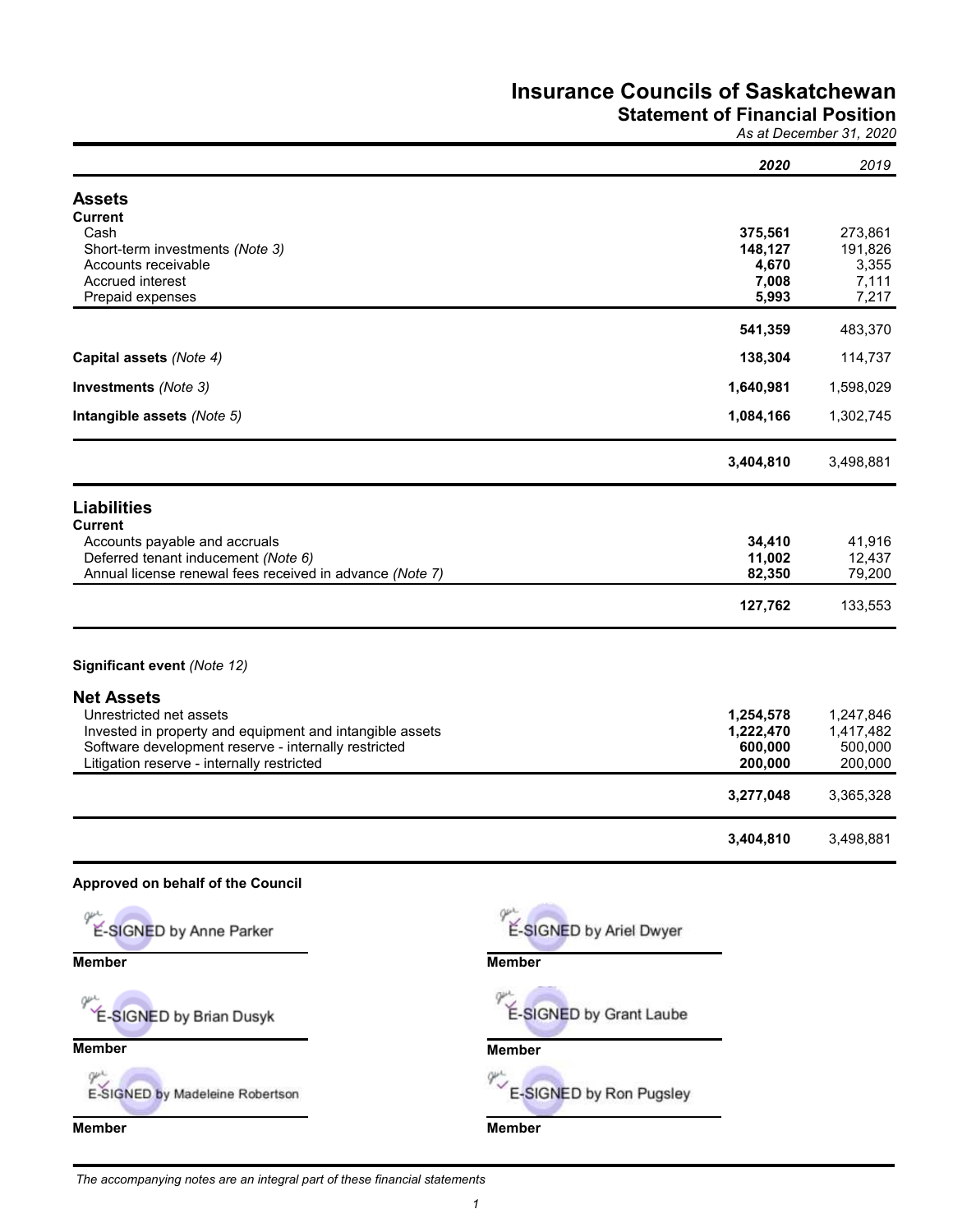### **Statement of Operations**

*For the year ended December 31, 2020*

|                                                                                | 2020      | 2019      |
|--------------------------------------------------------------------------------|-----------|-----------|
| <b>Revenue</b>                                                                 |           |           |
| Licence fees                                                                   | 1,880,418 | 1,798,875 |
| Investment income                                                              | 81,247    | 100,404   |
| <b>Examination fees</b>                                                        | 57,825    | 80,394    |
| Course provider fees                                                           | 24,640    | 22,360    |
| Investigative fines and penalties                                              | 13,000    | 67,935    |
| Investigative cost recovery                                                    | 2,310     | 13,420    |
|                                                                                |           |           |
|                                                                                | 2,059,440 | 2,083,388 |
| <b>Expenses</b>                                                                |           |           |
| Salaries                                                                       | 1,281,530 | 1,096,912 |
| Amortization on intangible assets                                              | 297,184   | 266,767   |
| Rent expense                                                                   | 133,518   | 133,819   |
| Computer                                                                       | 105,520   | 105,232   |
| Bank charges                                                                   | 61,657    | 53,222    |
| Office supplies                                                                | 39,970    | 35,144    |
| Amortization on capital assets                                                 | 42,840    | 36,748    |
| Committee meetings                                                             | 41,353    | 48,027    |
| Audit and legal fees                                                           | 29,178    | 23,499    |
| Consultants                                                                    | 23,761    | 25,855    |
| Council meetings - Life                                                        | 17,700    | 34,194    |
| Council meetings - GICS                                                        | 16,484    | 40,331    |
| Examination                                                                    | 14,058    | 31,485    |
| Telephone                                                                      | 13,737    | 11,663    |
| Complaints                                                                     | 271       | 9.665     |
| Investigation                                                                  | 10,102    | 14,887    |
| Postage and courier                                                            | 6,644     | 10,803    |
| Miscellaneous                                                                  | 4,815     | 4,300     |
| Bond/insurance                                                                 | 5,003     | 4,394     |
| Council meetings - Hail                                                        | 1,560     | 3,171     |
|                                                                                | 2,146,885 | 1,990,118 |
| Excess of (expenditures over revenue) revenue over expenses before other items | (87, 445) | 93,270    |
| <b>Other items</b>                                                             |           |           |
| Loss on disposal of capital assets                                             | (835)     |           |
| Excess of (expenditures over revenue) revenue over expenses                    | (88, 280) | 93,270    |

*The accompanying notes are an integral part of these financial statements*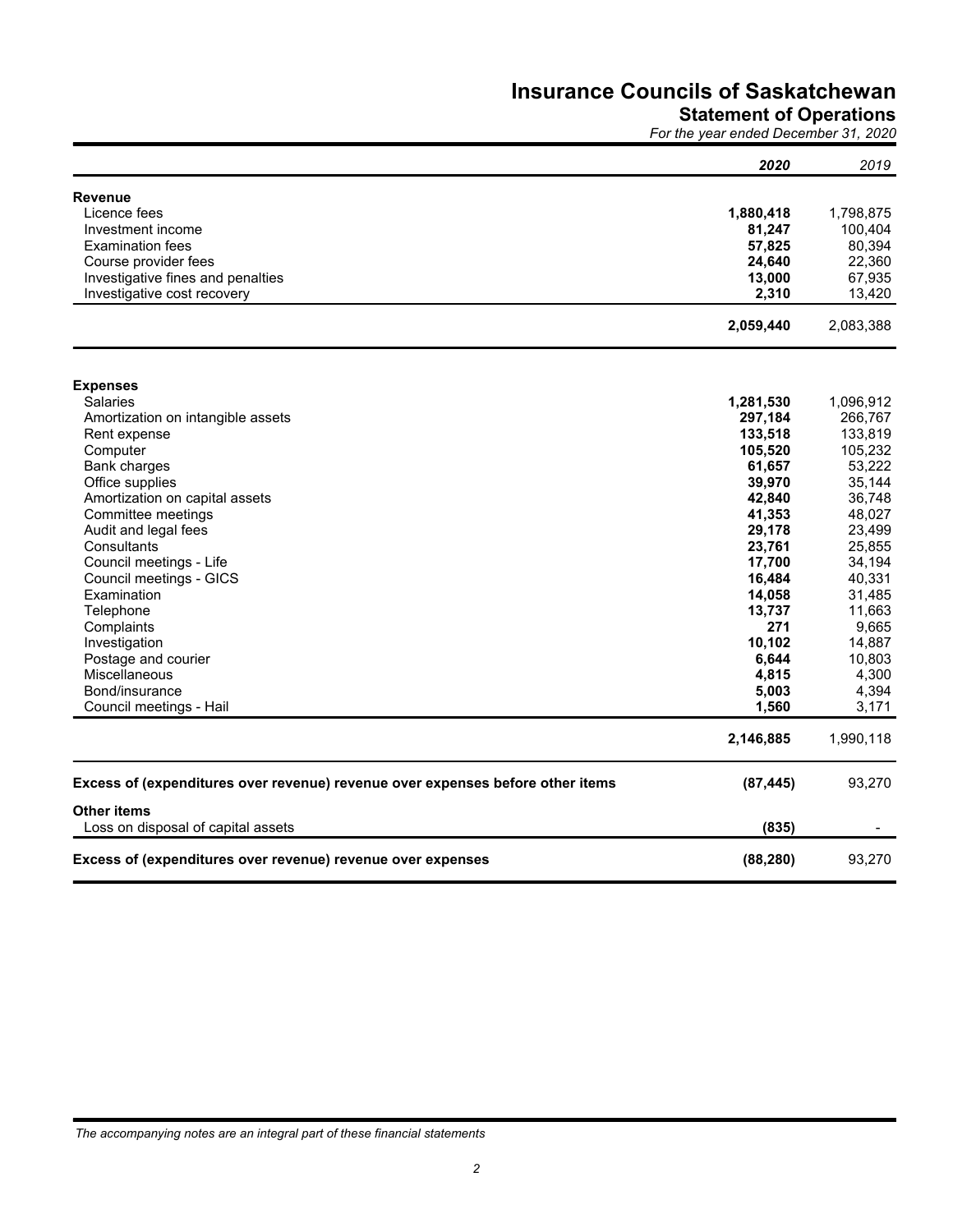**Statement of Changes in Net Assets**

*For the year ended December 31, 2020*

|                                                                          | <b>Unrestricted</b><br><b>Net Assets</b> | <b>Invested</b> in<br><b>Property and</b><br><b>Equipment</b><br>and<br>Intangible<br><b>Assets</b> | Litigation<br>Reserve -<br><b>Internally</b><br><b>Restricted</b> | <b>Software</b><br><b>Development</b><br>Reserve -<br><b>Internally</b><br><b>Restricted</b> | 2020      | 2019      |
|--------------------------------------------------------------------------|------------------------------------------|-----------------------------------------------------------------------------------------------------|-------------------------------------------------------------------|----------------------------------------------------------------------------------------------|-----------|-----------|
| Net assets, beginning of<br>year                                         | 1,247,846                                | 1,417,482                                                                                           | 200,000                                                           | 500,000                                                                                      | 3,365,328 | 3,272,058 |
| <b>Excess of (expenditures</b><br>over revenue) revenue<br>over expenses | 106,732                                  | (195, 012)                                                                                          |                                                                   |                                                                                              | (88, 280) | 93,270    |
|                                                                          | 1,354,578                                | 1,222,470                                                                                           | 200,000                                                           | 500,000                                                                                      | 3,277,048 | 3,365,328 |
| Interfund transfer of<br>software development<br>reserve (Note 9)        | (100, 000)                               | ۰                                                                                                   |                                                                   | 100,000                                                                                      |           |           |
| Net assets, end of year                                                  | 1,254,578                                | 1,222,470                                                                                           | 200,000                                                           | 600,000                                                                                      | 3,277,048 | 3,365,328 |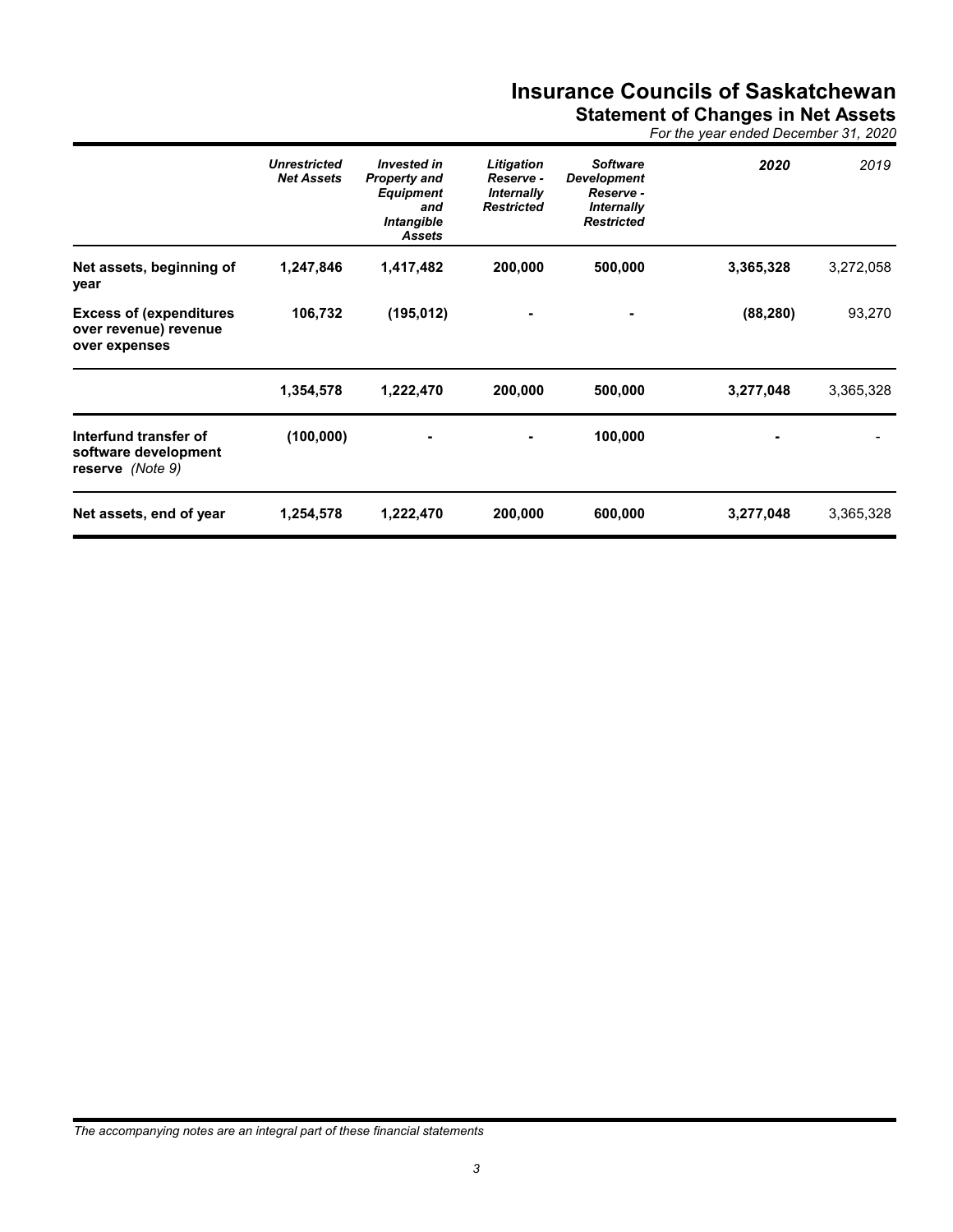## **Statement of Cash Flows**

*For the year ended December 31, 2020*

|                                                                 | 2020       | 2019       |
|-----------------------------------------------------------------|------------|------------|
| Cash provided by (used for) the following activities            |            |            |
| Operating                                                       |            |            |
| Excess of (expenditures over revenue) revenue over expenses     | (88, 280)  | 93.270     |
| Amortization on capital assets                                  | 42,840     | 36,748     |
| Amortization on intangible assets                               | 297,184    | 266,767    |
| Change in fair value and unrealized loss on sale of investments | (41, 213)  | (64, 019)  |
| Loss on disposal of capital assets                              | 835        |            |
| Deferred tenant inducement recognized                           | (1, 435)   | (1, 435)   |
|                                                                 | 209,931    | 331,331    |
| Changes in working capital accounts                             |            |            |
| Accounts receivable                                             | (1, 315)   | 2,807      |
| Accrued interest                                                | 103        | (3,640)    |
| Prepaid expenses                                                | 1,224      | 2,128      |
| Accounts payable and accruals                                   | (7,506)    | 11,734     |
| Annual licence renewal fees received in advance                 | 3,150      | (1, 915)   |
|                                                                 | 205,587    | 342,445    |
| Investing                                                       |            |            |
| Purchase of capital assets                                      | (67, 242)  | (37, 547)  |
| Purchase of investments                                         | (212, 230) | (822, 790) |
| Proceeds on disposal of investments                             | 254,190    | 708,000    |
| Purchase of intangible assets                                   | (78, 605)  | (124, 225) |
|                                                                 |            |            |
|                                                                 | (103, 887) | (276, 562) |
| Increase in cash resources                                      | 101,700    | 65,883     |
| Cash resources, beginning of year                               | 273,861    | 207,978    |
| Cash resources, end of year                                     | 375,561    | 273.861    |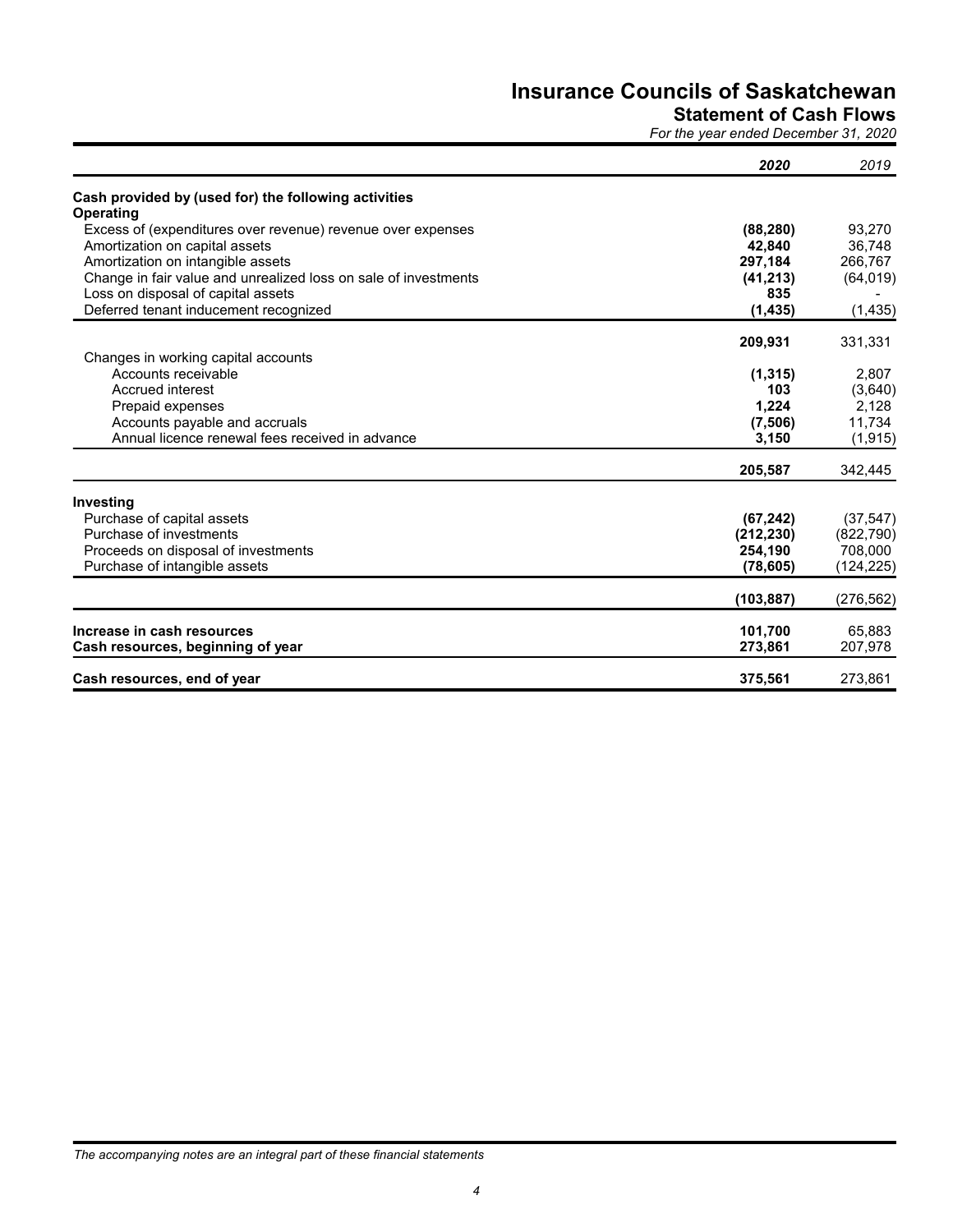*For the year ended December 31, 2020*

#### **1. Incorporation and nature of the organization**

Insurance Councils of Saskatchewan ("ICS") was established by regulation pursuant to the Saskatchewan Insurance Amendment Act, 1985, as a not-for-profit organization and is exempt from income tax under Section 149 of the Income Tax Act.

ICS issues annual licenses to individual and agency licencees in accordance with the licensing powers delegated to it by the Superintendent of Insurance.

#### **2. Significant accounting policies**

The financial statements have been prepared in accordance with Canadian accounting standards for not-for-profit organizations set out in Part III of the CPA Canada Handbook - Accounting, as issued by the Accounting Standards Board in Canada, and include the following significant accounting policies:

#### *Measurement uncertainty (use of estimates)*

The preparation of financial statements in conformity with Canadian accounting standards for not-for-profit organizations requires management to make estimates and assumptions that affect the reported amounts of assets and liabilities and disclosure of contingent assets and liabilities at the date of the financial statements, and the reported amounts of revenues and expenses during the reporting period.

Accounts receivable are stated after evaluation as to their collectability and an appropriate allowance for doubtful accounts is provided where considered necessary. Amortization is based on the estimated useful lives of capital assets and intangible assets.

These estimates and assumptions are reviewed periodically and, as adjustments become necessary they are reported in excess of revenues and expenses in the periods in which they become known.

#### *Capital assets*

Purchased capital assets are recorded at cost. Contributed capital assets are recorded at fair value at the date of contribution if fair value can be reasonably determined.

Amortization is provided using the methods listed below at rates intended to amortize the cost of assets over their estimated useful lives.

|                         | Method            | Rate       |
|-------------------------|-------------------|------------|
| Computer hardware       | straight-line     | $30\%$     |
| Computer software       | straight-line     | $100 \%$   |
| Furniture and equipment | declining balance | 20%        |
| Leasehold improvements  | straight-line     | lease term |

#### *Intangible asset*

An intangible asset subject to amortization is recorded at cost. Contributed intangible assets are recorded at fair value at the date of contribution if fair value can be reasonably determined.

Amortization is provided using the method listed below at a rate intended to amortize the cost of intangible asset over its estimated useful life.

|                            | Method        | Rate |
|----------------------------|---------------|------|
| Software development costs | straight-line | 10 % |

An intangible asset not subject to amortization is recorded at cost, less any permanent write-down. Contributed intangible assets are recorded at fair value at the date of contribution if fair value can be reasonably determined.

When an intangible asset no longer contributes to ICS' ability to provide services, its carrying amount is written down to residual value, if any.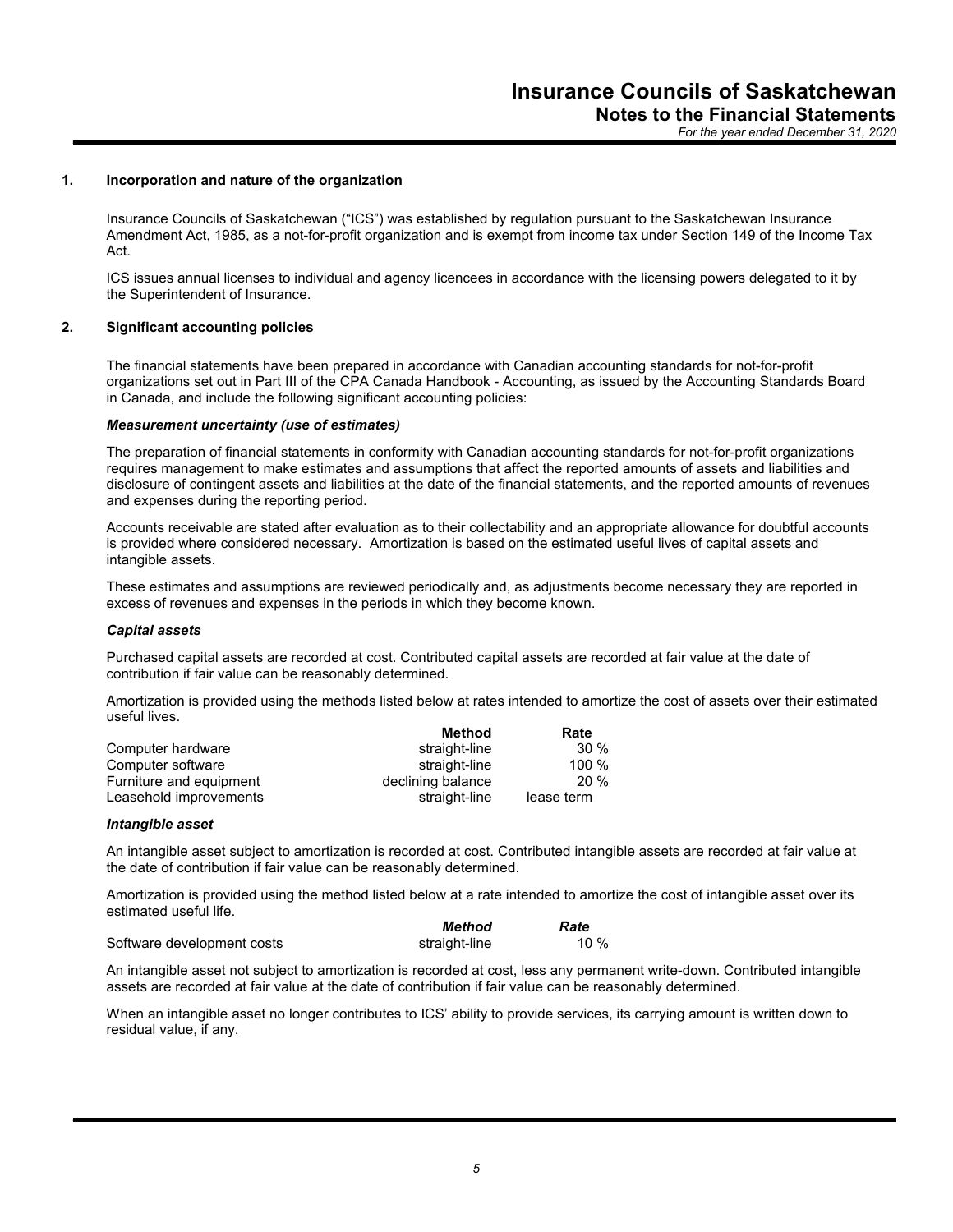*For the year ended December 31, 2020*

#### *2. Significant accounting policies (cont'd)*

#### *Long-lived assets*

Long-lived assets consist of capital assets and intangible assets with finite useful lives. Long-lived assets held for use are measured and amortized as described in the applicable accounting policies.

When ICS determines that a long-lived asset no longer has any long-term service potential to the organization, the excess of its net carrying amount over any residual value is recognized as an expense in the statement of operations. Write-downs are not reversed.

#### *Revenue recognition*

Licence fees are recognized in the period the price is determinable and collection is reasonably assured.

Fees received in advance are deferred and recognized as income in the period in which the licence is issued.

All other revenue is recognized in the period it is earned, price is determinable and collection is reasonably assured.

#### *Registered savings plan*

ICS has made contributions of \$61,028 (2019 - \$48,522) to employees' registered savings plans. The contributions are expensed as incurred.

#### *Financial instruments*

ICS recognizes its financial instruments when ICS becomes party to the contractual provisions of the financial instrument. All financial instruments are initially recorded at their fair value, including financial assets and liabilities originated and issued in a related party transaction with management. Financial assets and liabilities originated and issued in all other related party transactions are initially measured at their carrying or exchange amount in accordance with Section 3840 *Related Party Transactions*.

ICS subsequently measures all its financial assets and financial liabilties at amortized cost, except for investments which are at fair value.

Transaction costs and financing fees directly attributable to the origination, acquisition, issuance or assumption of financial instruments subsequently measured at fair value are immediately recognized in the excess of revenues over expenses for the current period. Conversely, transaction costs and financing fees are added to the carrying amount for those financial instruments subsequently measured at cost or amortized cost.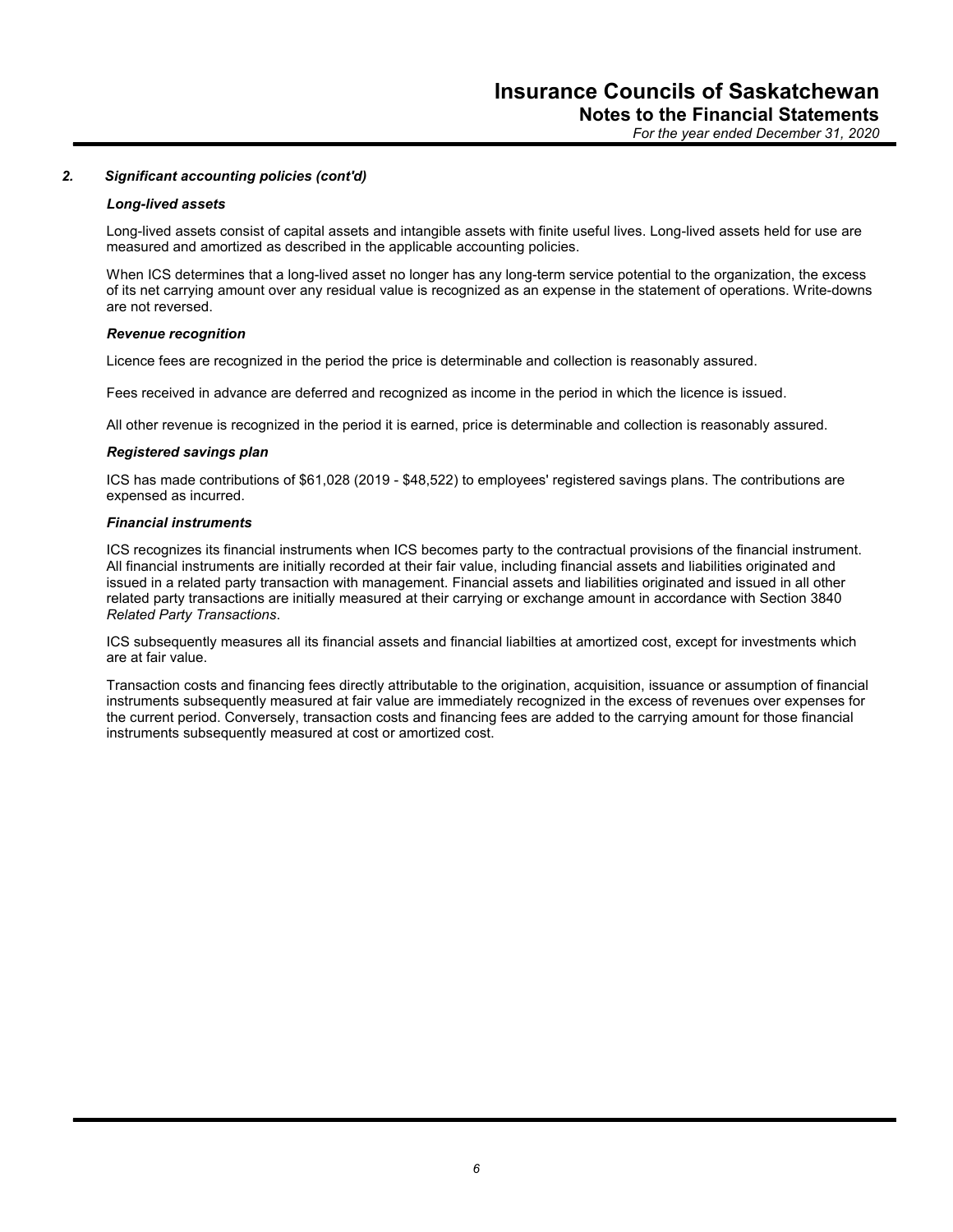## **Notes to the Financial Statements**

*For the year ended December 31, 2020*

#### **3. Investments**

### **Short-Term Investments**

|                                                       | Rate     | <b>Maturity Date</b> | Fair Value as at<br><b>December 31, 2020</b> | Fair Value as at<br>December 31, 2019 |
|-------------------------------------------------------|----------|----------------------|----------------------------------------------|---------------------------------------|
| <b>BMO Covered Call ETF</b><br>(exchange traded fund) | Variable | N/A                  | 97,835                                       | 91,882                                |
| Laurentian Bank of<br>Canada                          | 2.75%    | April 22, 2021       | 50,292                                       |                                       |
| Ford Credit Canada                                    | 2.45%    | May 7, 2020          | ۰                                            | 99.944                                |
|                                                       |          |                      | 148,127                                      | 191,826                               |

### **Long-Term Investments**

|                              | Rate   | <b>Maturity Date</b> | <b>Fair Value as at</b> | Fair Value as at  |
|------------------------------|--------|----------------------|-------------------------|-------------------|
|                              |        |                      | December 31, 2020       | December 31, 2019 |
| Altagas Ltd                  | 3.57%  | June 12, 2023        | 62,979                  | 61,644            |
| <b>Bank of Montreal</b>      | N/A    | March 21, 2022       | 103,525                 | 101,534           |
| Bank of Nova Scotia          | 3.89%  | January 18, 2029     | 126,844                 | 121,949           |
| <b>Res CDN IMP BK</b>        |        |                      |                         |                   |
| Commerce Prin CYC            | N/A    | June 19, 2024        | 215,755                 | 198,114           |
| CJ <sub>1</sub>              |        |                      |                         |                   |
| CIBC CDN Blue Chip           |        |                      |                         |                   |
| Grwth Dep S68e               | N/A    | August 26, 2024      | 138,926                 | 136,381           |
| CIBC CDN Blue Chip           |        |                      |                         |                   |
| Auto Dep NTS S1              | N/A    | March 11, 2025       |                         | 108,909           |
| Ford Credit Canada           | 2.71%  | February 23, 2022    | 134,528                 | 133,225           |
| Laurentian Bank of           |        |                      |                         |                   |
| Canada                       | 2.75%  | April 22, 2021       |                         | 50,223            |
| <b>MCAP Commercial</b>       | 5.00%  | December 14, 2022    | 139,846                 | 135,428           |
| <b>Riocan Real Estate</b>    | 3.725% | April 18, 2023       | 105,540                 | 103,497           |
| Royal Bank of Canada         | 3.31%  | January 20, 2026     | 60,061                  | 60,667            |
| Royal Bank of Canada         | 3.45%  | September 29, 2026   | 131,662                 | 131,601           |
| <b>Toronto Dominion Bank</b> | N/A    | August 2, 2022       | 107,592                 | 105,622           |
| <b>Toronto Dominion Bank</b> | 1.909% | July 18, 2023        | 103,329                 | 98,953            |
| <b>Toronto Dominion Bank</b> | 2.982% | September 30, 2025   |                         | 50,282            |
| <b>Bank of Montreal</b>      | 3.32%  | June 1, 2026         | 101,112                 |                   |
| <b>NDC CDN Market</b>        | 3.32%  | January 27, 2023     | 109,282                 |                   |
|                              |        |                      | 1,640,981               | 1,598,029         |

The adjustment to fair value at December 31, 2020 was an unrealized gain of \$41,213 (2019 - unrealized gain of \$64,019), which was recognized in investment income.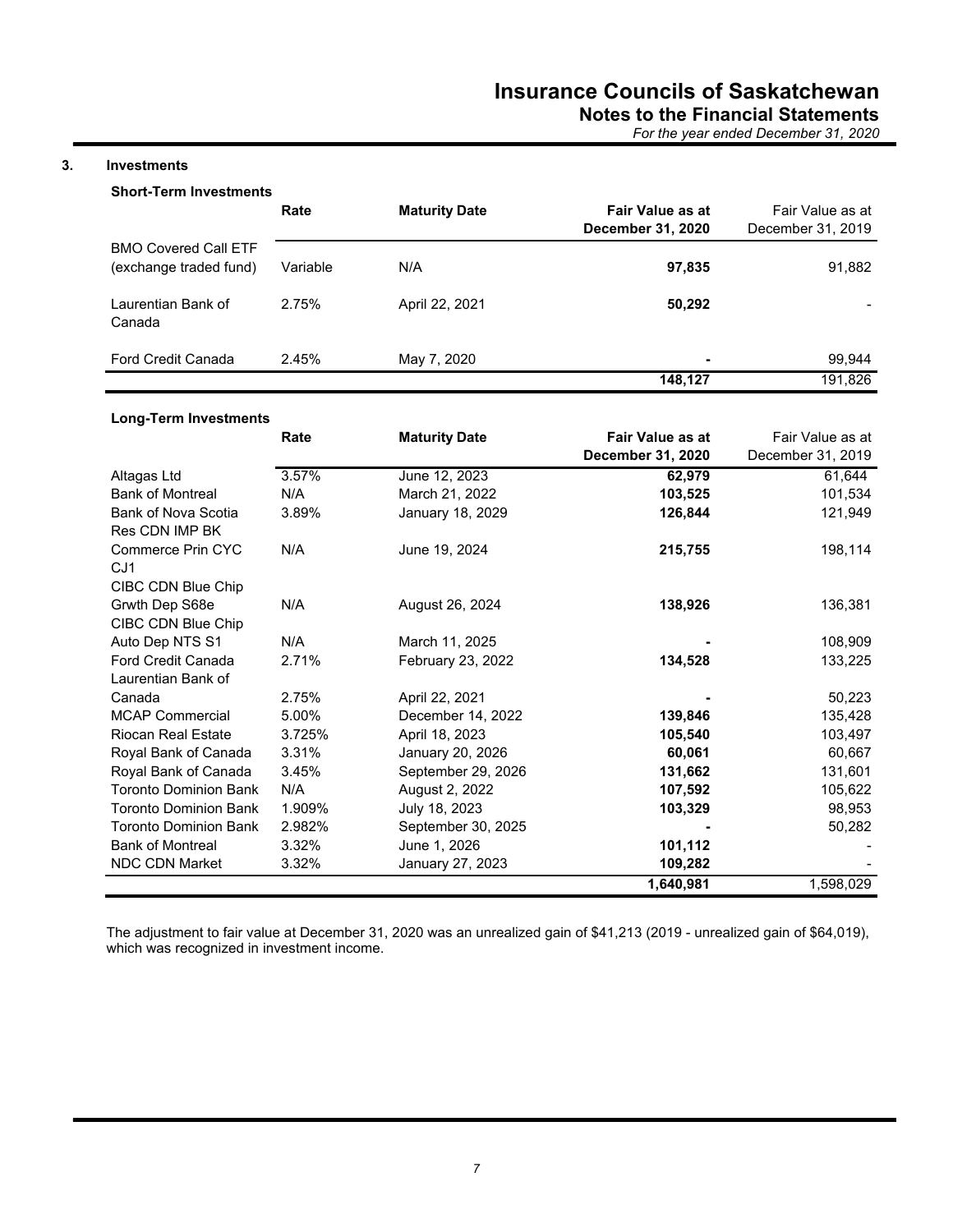## **Notes to the Financial Statements**

*For the year ended December 31, 2020*

### **4. Capital assets**

|                         |         |                    | 2020     | 2019     |
|-------------------------|---------|--------------------|----------|----------|
|                         |         | <b>Accumulated</b> | Net book | Net book |
|                         | Cost    | amortization       | value    | value    |
| Computer hardware       | 263.856 | 194.613            | 69.243   | 57,469   |
| Computer software       | 359,716 | 354.967            | 4,749    | 1.944    |
| Furniture and equipment | 153.268 | 105,626            | 47,642   | 46,683   |
| Leasehold improvements  | 34.707  | 18.037             | 16.670   | 8,641    |
|                         | 811.547 | 673.243            | 138.304  | 114.737  |

#### **5. Intangible assets**

|                            |           |                    | 2020      | 2019      |
|----------------------------|-----------|--------------------|-----------|-----------|
|                            |           | <b>Accumulated</b> | Net book  | Net book  |
|                            | Cost      | Amortization       | value     | value     |
| Software development costs | 2,428,530 | 1.344.364          | 1.084.166 | 1.302.745 |

#### **6. Deferred tenant inducement**

|                                                                                           | 2020   | 2019   |
|-------------------------------------------------------------------------------------------|--------|--------|
| Tenant inducements included in lease agreement to be amortized over the term of the lease | 11.002 | 12.437 |

#### **7. Annual license renewal fees received in advance**

ICS typically receives payments from agents and agencies relating to the following period's licence renewal fees. This is recorded as deferred revenue on the statement of financial position. The amount of licence renewal fees paid in advance for 2020 is \$82,350 (2019 - \$79,200).

#### **8. Litigation reserve**

ICS has internally restricted funds within the litigation reserve for purposes of providing for any ongoing legal costs associated with defending ICS' rights to licence and regulate insurance agents, agencies, and adjusters within the Province of Saskatchewan.

#### **9. Software development reserve**

ICS has internally restricted funds within the software development reserve for purposes of offsetting future software development costs. By reserving these funds, ICS intends to be able to continue normal operations during future replacement of their computer system without facing immediate cash flow issues. During 2020, the Board approved a transfer of \$100,000 (2019 - \$100,000 ) into the software development reserve from unrestricted net assets.